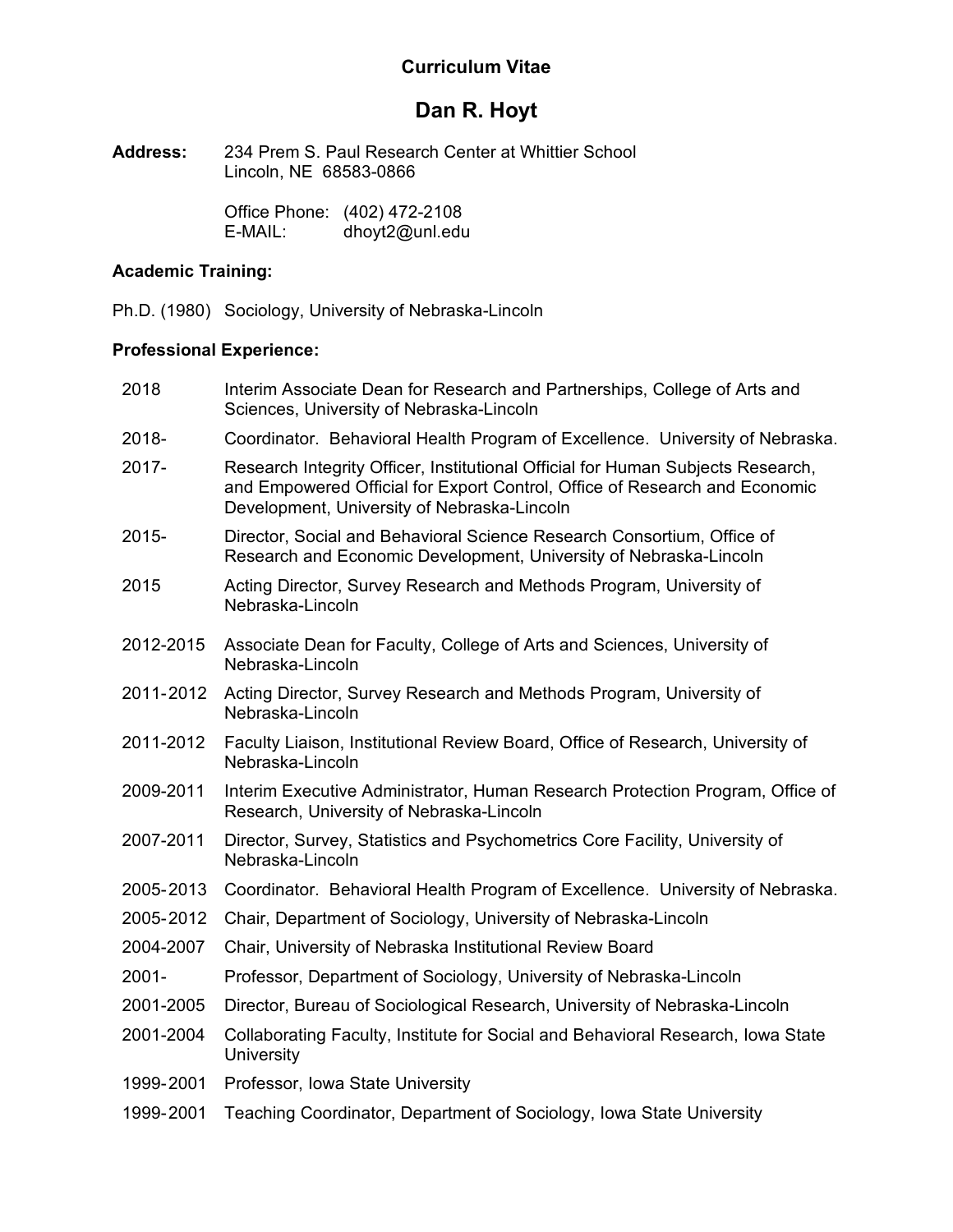| 1996-2001 | Research Scientist, Delta Nutrition Intervention Research Initiative, United<br>States Department of Agriculture, Agricultural Research Service |
|-----------|-------------------------------------------------------------------------------------------------------------------------------------------------|
| 1996      | Visiting Professor, Department of Psychology, University of Washington and<br>Center for Social Research, Southern University                   |
| 1995-1998 | Program Coordinator, Interdisciplinary Gerontology Program, Iowa State<br>University                                                            |
| 1991-2001 | Faculty Associate and Co-Investigator, Center for Family Research in Rural<br>Mental Health, Iowa State University                              |
| 1991-1995 | Director, Survey Operations, Center for Family Research in Rural Mental Health,<br>Iowa State University                                        |
| 1988-1994 | Professor in Charge, Sociology Research Lab, Iowa State University                                                                              |
| 1986-1999 | Associate Professor, Iowa State University                                                                                                      |
| 1986      | Visiting Professor, Department of Sociology, University of South Carolina and<br>Gerontology Institute, University of Michigan                  |
| 1980-1985 | Assistant Professor, Iowa State University                                                                                                      |

### **Research Interests:**

Science networks, community-based participatory research, research ethics, high risk adolescents, homeless youth, substance abuse, mental health, intervention and prevention

#### **Teaching Interests:**

Research methods, basic quantitative methods, advance quantitative analyses, responsible conduct of research, mental health, substance abuse, homeless,

### **Current Grant Support:**

Principal Investigator. "Social and Behavioral Science Research Consortium: Methodology and Evaluation Research Core Facility." Nebraska Research Initiative grant, University of Nebraska System. 2015-2020. \$250,000 in 2015, \$240,000 in 2016, \$207,000 in 2017, \$150,000 in 2018..

### **Prior External Grant Support:**

- Co-Investigator, "Alcohol Abuse/Dependence and its Consequences for Indigenous Adolescents." NIH: National Institute of Alcoholism and Alcohol Abuse, 2012- 2017. \$1,404,947. (no cost extension)
- Co-Investigator, "Rural and Remote through the High School Years." NIH: National Institute on Mental Health, 2006-2011. \$3,073,449.
- Co-Investigator, "Ojibwe Pathways through the High School Years". NIH: National Institute on Mental Health, 2005-2010. \$3,605,569.
- Co-Investigator, "Dakota Family Prevention Program". NIH: National Institute of Alcoholism and Alcohol Abuse, 2005-2007. \$432,000.
- Co-Investigator, "Pathways to Substance Abuse Among Ojibwe Children". NIH: National Institute on Drug Abuse, 1999-2004. \$4,042,179.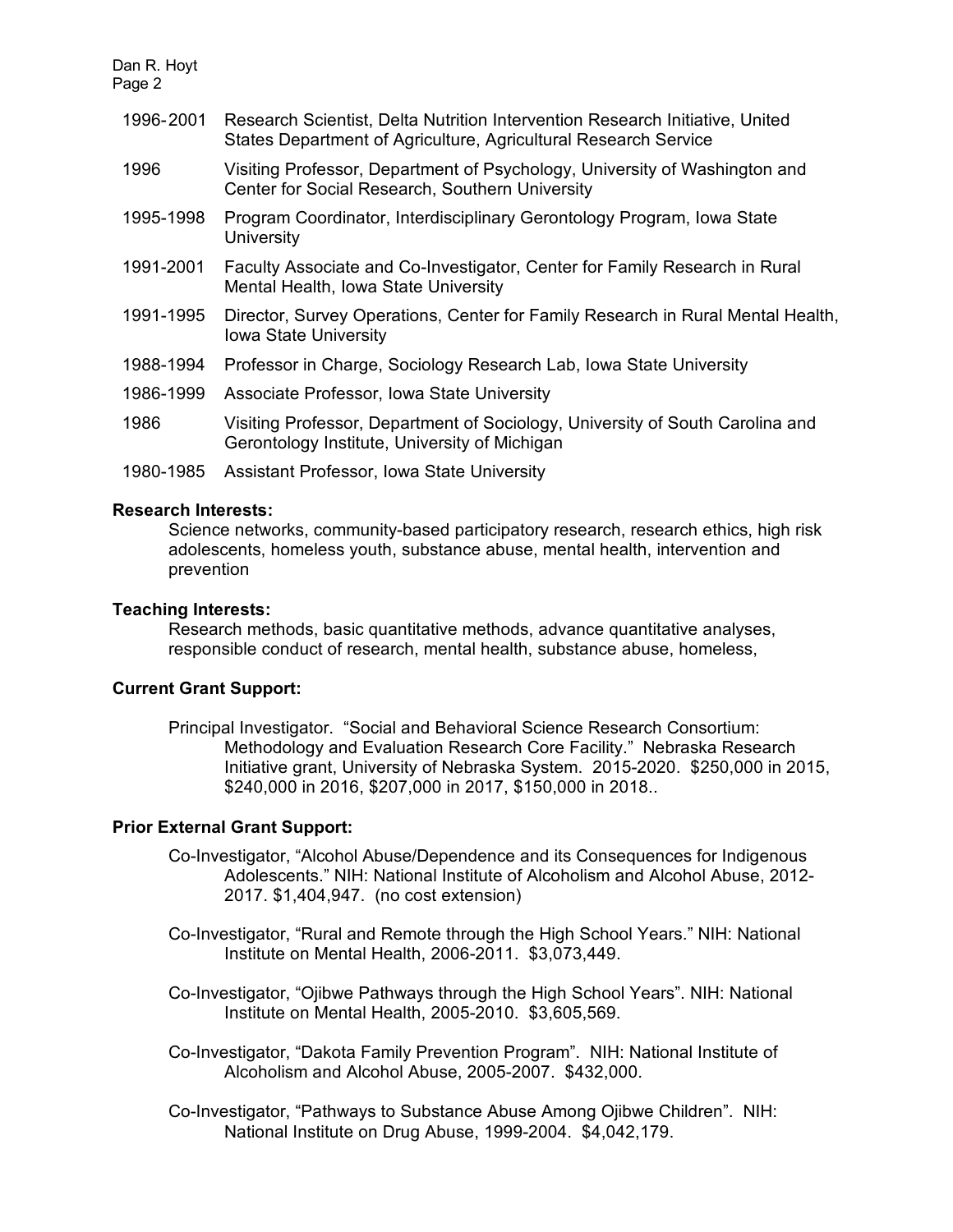- Co-Investigator, "Cultural resilience of rural and remote Ojibwe families." NIH: National Institute on Mental Health. 2001-2006. \$3,168,690.
- Co-Investigator, "Risk Factors for Mental Disorder Among Homeless Youth" NIH: National Institute of Mental Health. 1999-2004. \$3,066,402.
- Co-Investigator, Center for Substance Abuse Prevention. "Extension of Mille Lacs Family Alochol and Drug Prevention to 3<sup>rd</sup> and 4<sup>th</sup> Grade Children". 1999-2001. \$205,985.
- Co-Investigator, "Bois Forte Supplement for the Mille Lacs Family Alcohol and Drug Prevention Project." NIH: National Institute on Drug Abuse, 1997-2001. \$601,069.
- ARS Research Scientist, "Mississippi Delta Nutrition Intervention Research Initiative." United States Department of Agriculture. 1996-2001. \$110,500.
- Co-Investigator. "Mille Lacs Family Alcohol and Drug Prevention." NIH: National Institute of Drug Abuse. 1996-2001. \$3,297,728.
- Co-Investigator. "Center for Family Research in Rural Mental Health." Competitive continuation. NIH: National Institute of Mental Health and the National Institute of Drug Abuse. 1995-2000. \$7,241,787
- Co-Investigator. "Psychosocial Risk Among Runaway and Homeless Youth." NIH: National Institute of Mental Health. 1994-1997. \$822,514.
- Principal Investigator. "Development of Family Process Measures Related to Substance Use." Cooperative services contract with the National Institute of Drug Abuse. 1994-1996. \$21,500.
- Principal Investigator. "Economic and Family Influences on Rural Substance Abuse in the Lower Mississippi Delta." United States Department of Agriculture. 1994- 1996. \$40,000.
- Principal Investigator. "Service Use and Effectiveness in Response to a Disaster: A Prospective Study of the Impact of the1993 Floods." NIH: National Institute of Mental Health (Traumatic Stress). 1993-1996. \$212,000.
- Principal investigator. "Extension of the Family Stress Model to Rural Minority Populations: The Lower Mississippi Delta." NIH: National Institute of Mental Health (Office of Minority Health). 1993-1996. \$62,000.
- Co-Investigator. "Center for Family Research in Rural Mental Health." NIH: National Institute of Mental Health. 1990-1995. \$4,820,703
- Principal investigator. "Social Networks of the Rural Elderly." NIH: National Institute on Aging. 1991-1992. \$57,638.
- Co-Principal Investigator. "Extension of the Family Stress Model." NIH: National Institute of Mental Health. 1990-1993. \$178,000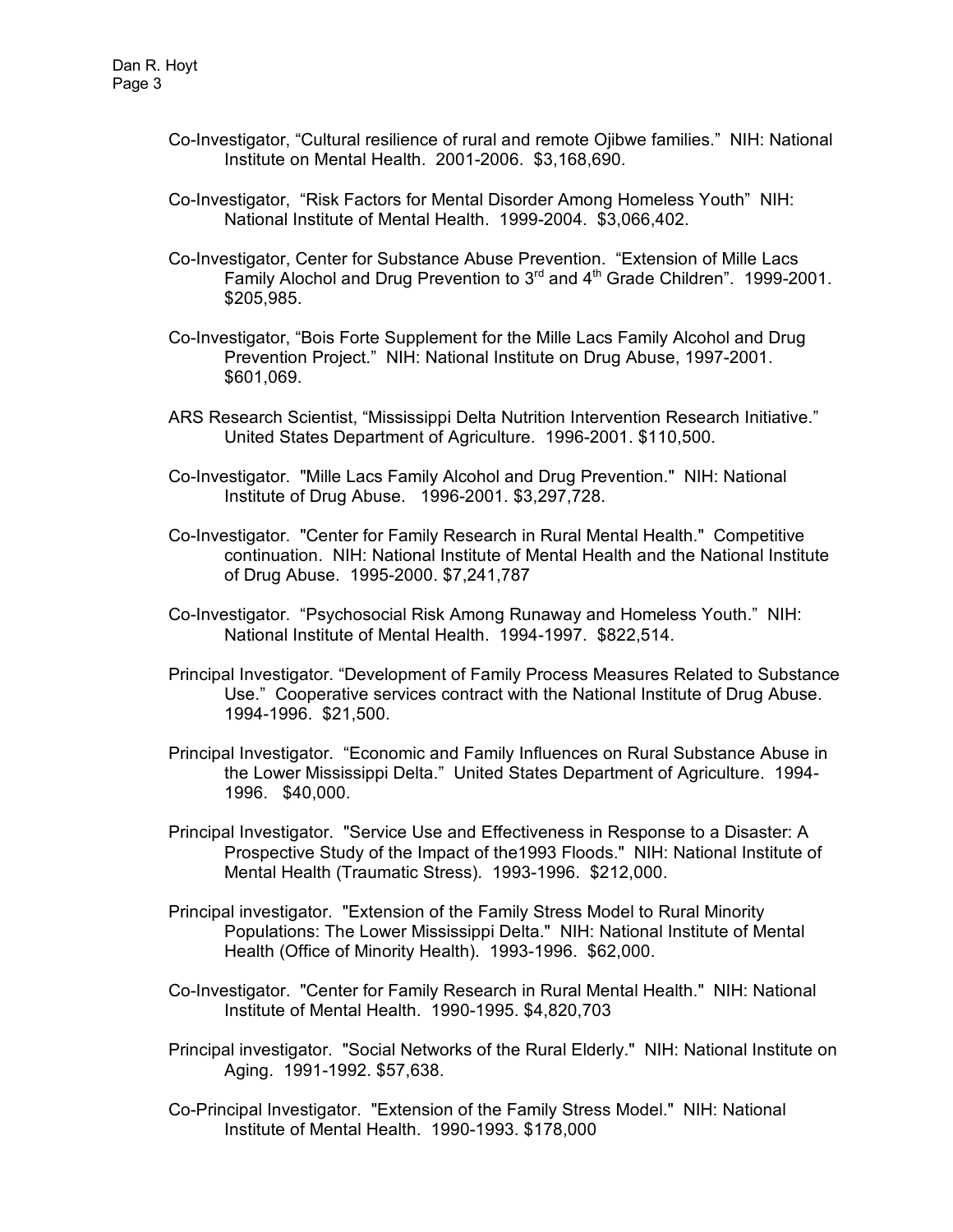- Principal Investigator. "Job Satisfaction, Organizational Commitment, and Nurse Retention." Iowa Methodist Medical Center Foundation. 1990-1991. \$15,000.
- Principal Investigator. "Developmental Disability Survey and Policy Analysis." Governor's Planning Council on Developmental Disabilities. 1989-1990. \$88,000.
- Principal Investigator. "Rural Mental Health". Iowa Department of Health and Human Services/National Institute of Mental Health. 1988-1989. \$10,000.

### **Prior Internal Grants:**

- Principal Investigator. "Community Based Participatory Research in Rural Latino Communities." UNL ORED Minority Pilot Grant. 2007-2008. \$25,000.
- Principal Investigator and Coordinator. "Behavioral Health Program of Excellence". University of Nebraska. 2005-2013. \$133,900 annually.
- Co-investigator. "Development of a Core Facility for Survey Research and Statistics". Nebraska Research Initiative grant, University of Nebraska System. 2005-2008. \$900,000.

### **Grant Mentoring:**

- Co-leader, Interdisciplinary Social and Behavioral Science Grant Development Workgroup. Social and Behavioral Sciences Research Consortium. May-July, 2017
- Co-leader, Interdisciplinary Social and Behavioral Science Grant Development Workgroup. Social and Behavioral Sciences Research Consortium. May-July, 2016
- Coordinator, Social Science Grant Development Workgroup. Survey, Statistics, and Psychometrics Core Facility, June-July, 2012.
- Leader, Social Science Grant Development Workgroup. Survey, Statistics, and Psychometrics Core Facility, June-July, 2008.

### **Grant Review Panels:**

- NIH Special Emphasis Panel, Health Disparities and Equity Promotion Study Section (HDEP). Native American Research Centers for Health. November 2017.
- National Institute of Justice Review Panel, Research and Evaluation on Victims of Crime. May 2017.
- NIH Special Emphasis Panel, Health Disparities and Equity Promotion Study Section (HDEP). Native American Research Centers for Health. November 2016.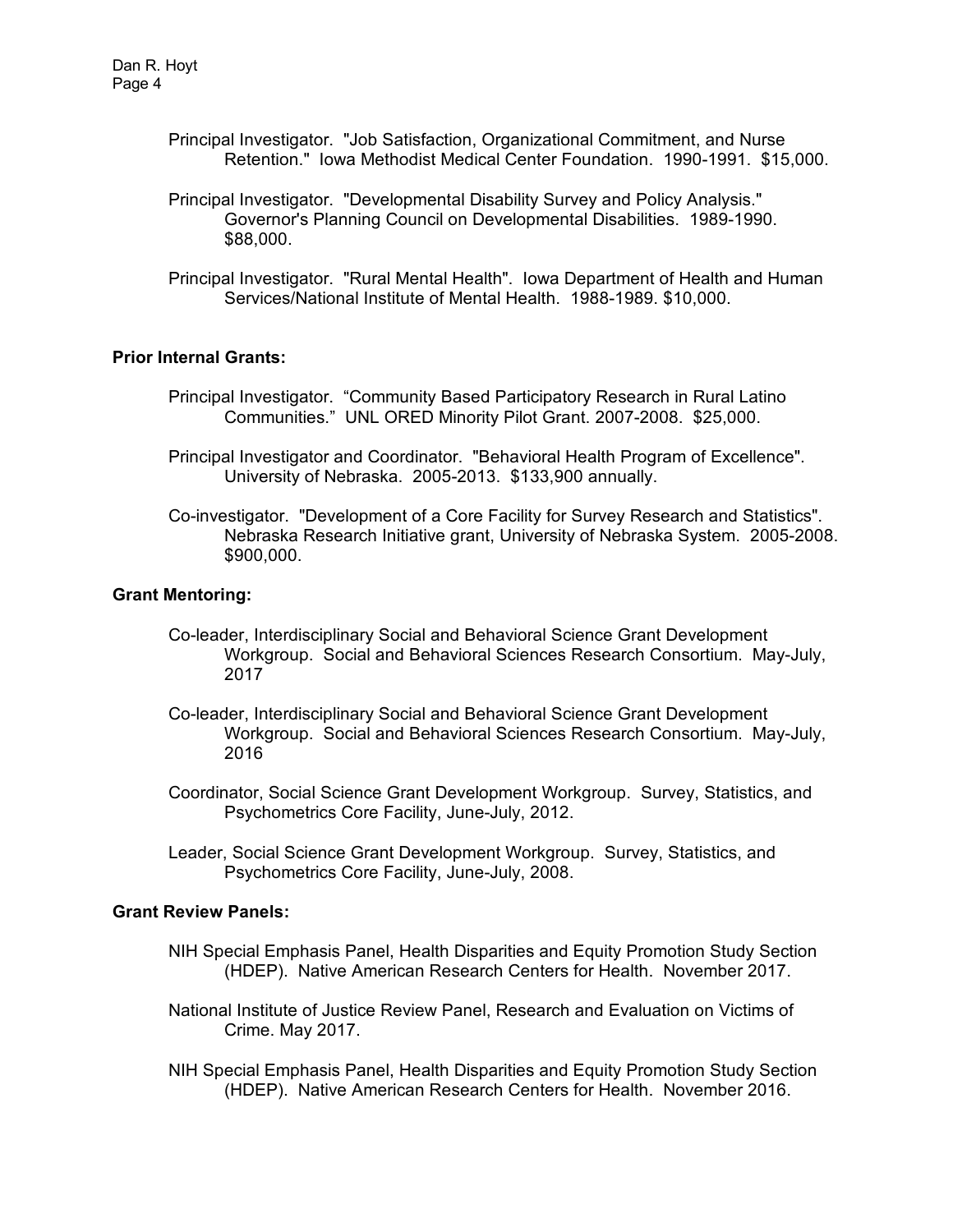- NIH Special Emphasis Panel, National Institute of Mental Health. Collaborative Hubs to Reduce the Burden of Suicide among American Indian and Alaska Native Youth. ZMH1 ERB-B. October 2016.
- Special Emphasis Panel NCIPC, Research Grants for Preventing Sexual Violence (RFA-CE-16-001). Centers for Disease Control, May 2016.
- Youth Injury Prevention Centers Special Emphasis Panel, Centers for Disease Control, July 2015.
- NIH Special Emphasis Review Panel, National Institute of Environmental Health Sciences, ZES1 SET-J (R2), March, 2012.
- Violence Prevention Center Grant Review Panel, Centers for Disease Control, February, 2011.
- Violence Prevention Center Grant Review Panel, Centers for Disease Control, June, 2010.
- NIH Review Panel, Minority Health Disparities, Office of Minority Health Disparity. July, 2010.
- Violence Prevention Grant Review Panel, Centers for Disease Control, July, 2009.
- Chair, CDC Public Health Dissertation Awards review panel, Centers for Disease Control. June, 2009.
- Violence Prevention Center Grant Review Panel, Centers for Disease Control, November & December, 2008.
- Chair, CDC Public Health Dissertation Awards review panel, Centers for Disease Control. July, 2008.
- Research for Preventing Violence and Violence-Related Injury review panel, Centers for Disease Control. April, 2008.
- Community Based Participatory Research for Minority Health Disparities review panel, Office of Minority Health Disparity. December, 2007.
- Community Violence Prevention Review Panel, Centers for Disease Control. April, 2007.
- Minority Health Disparity Review Panel, Office of Minority Health. July, 2005.
- Violence Prevention Review Panel, Centers for Disease Control. April, 2005.
- Chair, Special Review Group. Behavioral Research in Cancer Control. National Cancer Institute, July, 2004.
- Injury Prevention Review Panel. Centers for Disease Control. April, 2004.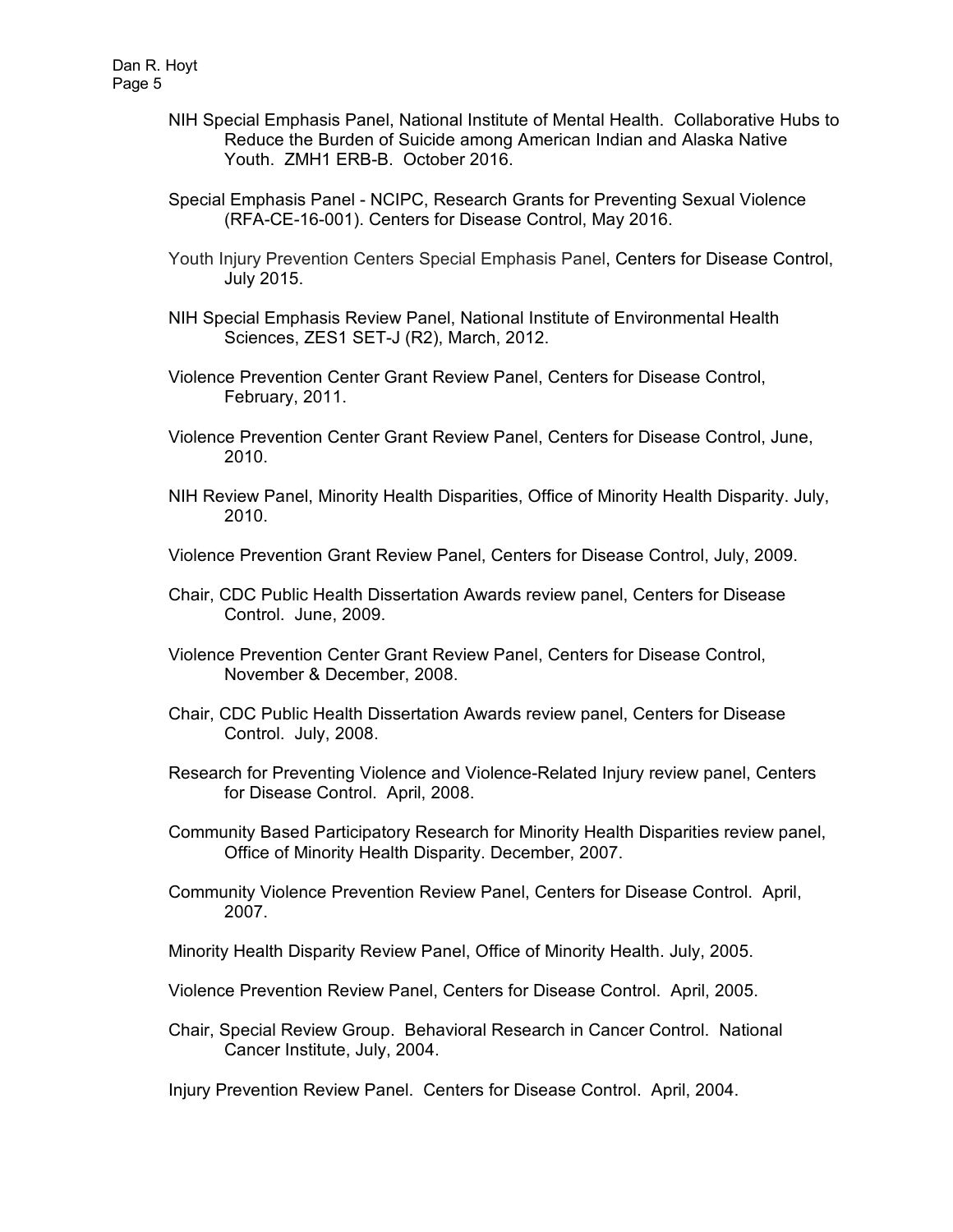- NIDA-K Training and Career Development Grant Committee. National Institute on Drug Abuse, November, 2003.
- Special Review Group. Behavioral Research in Cancer Control. National Cancer Institute, November, 2003.
- Special Review Group. Behavioral Research in Cancer Control. National Cancer Institute, July, 2003.
- NIMH SBIR Review Committee. National Institute for Mental Health. June, 2003.
- Chair, Special Review Group. Behavioral Research in Cancer Control. National Cancer Institute, Summer & Fall, 2002.
- Special Emphasis Review, Inhalant Abuse. National Institute of Drug Abuse, Summer, 2002.
- Special Review Group. Behavioral Research in Cancer Control. National Cancer Institute, Fall, 2000.
- Grant Reviewer, National Science Foundation, Summer 1996.
- Special Consultant, USDA Lower Mississippi Delta Nutrition Initiative, 1995-1996.
- Special Review Group, Family Interventions for Persons with HIV/AIDS, National Institute of Mental Health, 1995.

## **Books:**

Whitbeck, Les B. and Dan R. Hoyt.

 1999 No Where to Grow: Runaway and Homeless Adolescents and their Families. New York: Aldine de Gruyter.

### **Book Chapters:**

Hoyt, Danny R.

- 2007 "Documenting Human Subjects Protections and Procedures." Chapter 16 in L. M. Scheier and W. L. Dewey (Eds.). The Complete Writing Guide to NIH Behavioral Science Grants. New York: Oxford University Press.
- Cauce, Ana Mari, Angela Stewart, Les B. Whitbeck, Matthew Paradise, and Dan R. Hoyt 2006 "Girls on their Own: Homelessness in Female Adolescents." Pp. 439-461 in D. Bell, S. Foster, and E. Mash (Eds.), Handbook of Behavioral and Emotional Problems in Girls. New York: Kluwer Academic/Plenum Publishers.

### **Refereed Publications:**

Armenta, Brian E., Kelley Sittner Hartshorn, Les B. Whitbeck, Devan Crawford & Dan R. Hoyt 2014 "A longitudinal examination of the measurement properties and predictive utility of the Center for Epidemiologic Studies Depression Scale among North American Indigenous adolescents"*.* Psychological Assessment, 26(4): 1347-1355.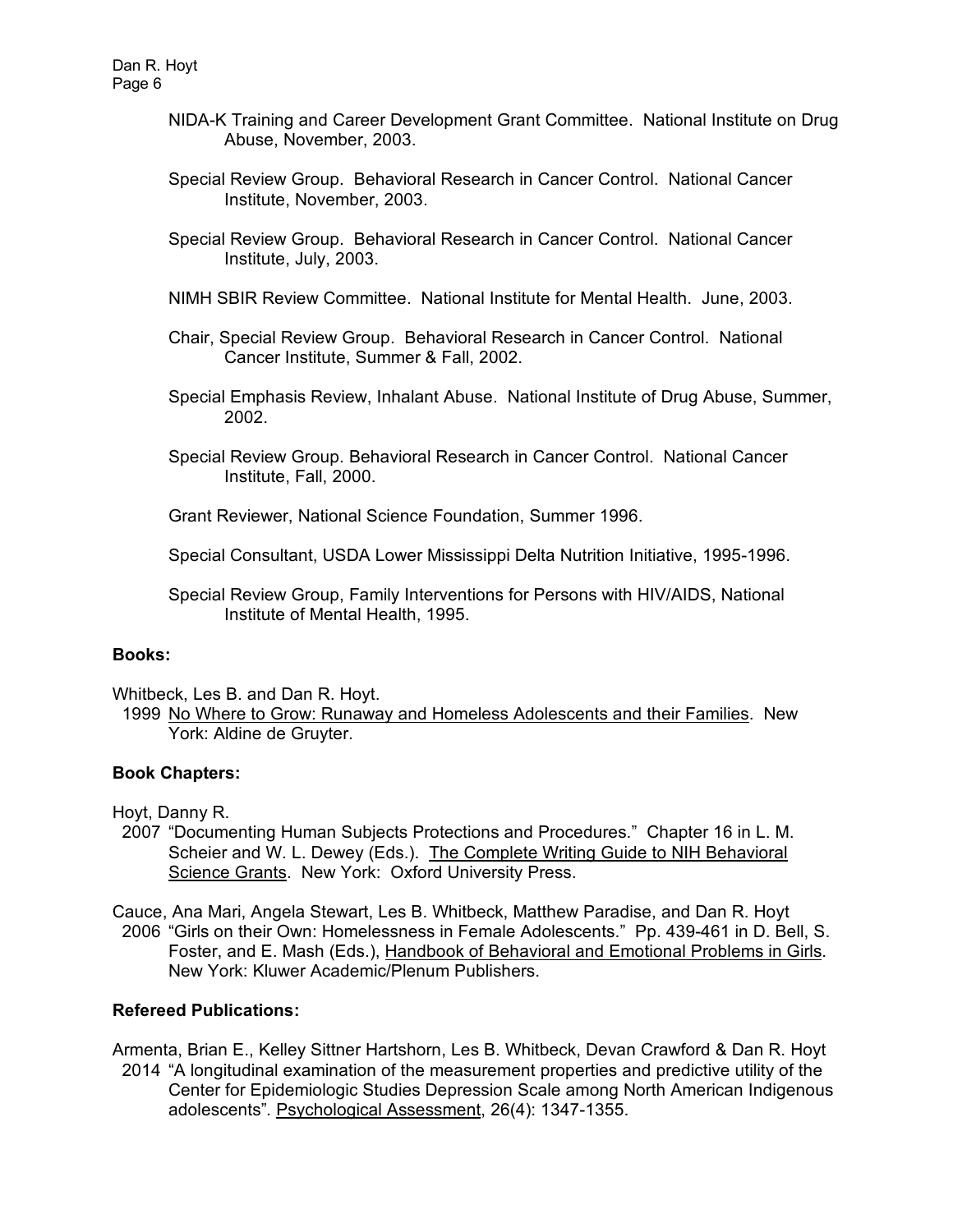- Whitbeck, Les B., Kelley Sittner Hartshorn, Devan Crawford, Melissa Walls, Kari Gentzler & Dan R. Hoyt.
- 2014 "Mental and substance use disorders from early adolescence to young adulthood among Indigenous young people: Final diagnostic results from an eight-year panel study." Social Psychiatry and Psychiatric Epidemiology*,* 49(6): 961-973.

Sittner Hartshorn, Kelley J., Les B. Whitbeck, and Dan R. Hoyt.

2012 "Exploring the Relationships of Perceived Discrimination, Anger, and Aggression among North American Indigenous Adolescents." Society & Mental Health, 2: 53-67*.*

Falci, Christina, Les B. Whitbeck, Dan R. Hoyt, & Trina Rose.

2011 "Predictors of Change in Self-Reported Social Networks among Homeless Young People." Journal of Research on Adolescence, 21: 847-861.

Crawford, Devan, Les B. Whitbeck, and Dan R. Hoyt.

 2011 "Propensity for Violence among Homeless and Runaway Adolescents: An Event History Analysis." Journal of Crime and Delinquency. 57: 950-968.

Whitbeck, Les B., Kurt Johnson, Dan R. Hoyt, Melissa Walls, and ManSoo Yu

 2008 "Diagnostic prevalence rates from early to mid-adolescence among Indigenous Adolescents: First results from a longitudinal study" Journal of the American Academy of Child and Adolescent Psychiatry. 47:890-900.

Yoder, Kevin A., Susan Longley, Les B. Whitbeck, and Dan R. Hoyt.

- 2008 "A Dimensional Model of Psychopathology among Homeless Adolescents: Suicidality, Internalizing, and Externalizing Disorders." Journal of Abnormal Psychology*,* 36: 95- 104.
- Yoder, Kevin A., Les B. Whitbeck, & Dan R. Hoyt
- 2008 "Dimensionality of thoughts of death and suicide: Evidence from a study of homeless adolescents." Social Indicators Research. 86: 83-100.

Chen, Xiaojin, Lisa E. Thrane, Les B. Whitbeck, Dan R. Hoyt, & Kurt D. Johnson

 2007 "Onset of Conduct Disorder, Use of Delinquent Subsistence Strategies, and Street Victimization among Homeless and Runaway Adolescents in the Midwest." Journal of Interpersonal Violence*,* 22: 1156-1183.

Whitbeck, Les B., Hoyt, Dan R., Johnson, Kurt, & Chen, Xiaojin

- 2007 " Victimization and Posttraumatic Stress Disorder among Runaway and Homeless Adolescents. Violence and Victims*,* 22: 721-734.
- Walls, Melissa, Les B. Whitbeck, Kurt D. Johnson, & Dan R. Hoyt
- 2007 "Early Onset Alcohol Use among Native American Youth: Examining Female Caretaker Influence." Journal of Marriage and the Family, 69: 451-464*.*

LaFrombois, Teresa, Lisa Oliver, Dan R. Hoyt, & Les B. Whitbeck.

 2006 "Family, Community, and School Influences on Resilience among American Indian Adolescents in the Upper Midwest". Journal of Community Psychology, Vol. 34:193- 209.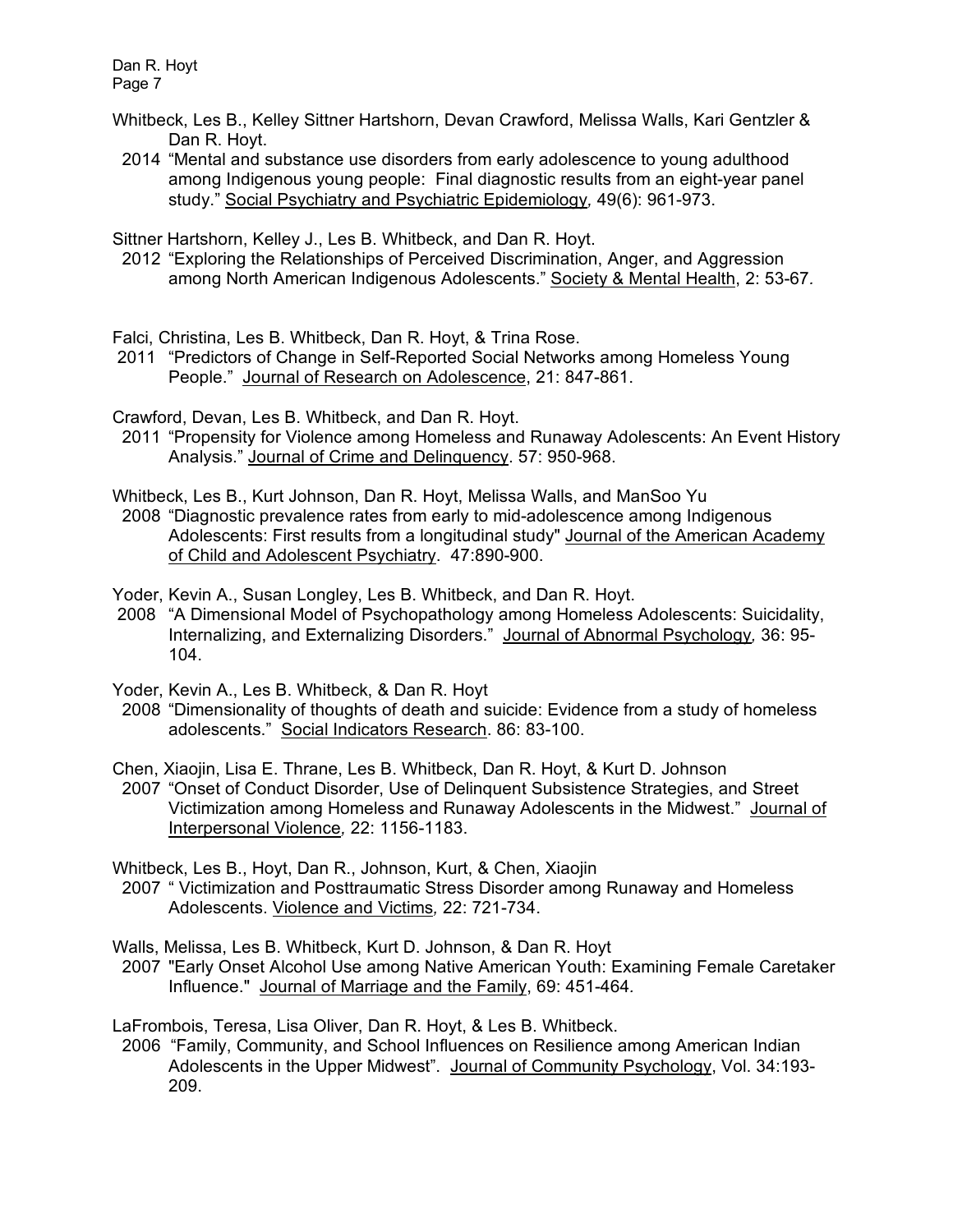Thrane, Lisa E., Dan R. Hoyt, Les B. Whitbeck, & Kevin A. Yoder.

 2006 "Impact of Family Abuse on Running Away, Deviance, and Street Victimization among Homeless Rural and Urban Youth. Child Abuse and Neglect, 30: 1117-1128.

Walls, Melissa, Kurt D. Johnson, Les B. Whitbeck, & Dan R. Hoyt.

 2006 "Mental Health and Substance Abuse Services Preferences among American Indian People of the Northern Midwest." Community Mental Health Journal, 42: 521-535.

Whitbeck, Les B., Kurt D. Johnson, Dan R. Hoyt, & Melissa L. Walls

 2006 "Mental Disorders among Parents/Caretakers of American Indian Early Adolescents in the Northern Midwest." Social Psychiatry and Psychiatric Epidemiology, 41: 632-640.

Whitbeck, Les B., Johnson, Kurt D., Hoyt, Dan R., & Walls, Melissa L.

 2006 "Prevalence and Comorbidity of Mental Disorders among American Indian Children in the Northern Midwest. " Journal of Adolescent Health*,* 39: 427-434.

Yoder, Kevin, Les B. Whitbeck, Dan R. Hoyt, and Teresa La Fromboise. 2006 "Suicide Ideation among American Indian Youths." Archives of Suicide Research, 10: 177-190.

Berdahl, Terciera, Dan R. Hoyt, and Les B. Whitbeck

 2005 "Predictors of First Mental Health Service Utilization Among Homeless and Runaway Adolescents." Journal of Adolescent Health , 37: 145-154.

Berger, Ann M., Donna L. Berry, Kimberly A. Christopher, Amanda L. Greene, Sally Maliski, Karen K. Swenson, Gail Mallory, and Dan R. Hoyt

 2005 "Oncology Nursing Society Year 2004 Research Priorities Survey." Oncology Nursing Forum, 32: 281-290.

Johnson, Kurt D, Les B. Whitbeck, and Dan R. Hoyt.

 2005 "Substance Use Disorders among Homeless and Runaway Adolescents." Journal of Drug Issues, 35: 799-816.

Johnson, Kurt D., Les B. Whitbeck, and Dan R. Hoyt

 2005 "Predictors of Social Network Composition among Homeless and Runaway Adolescents." Journal of Adolescence, 28:231-248.

Stimpson, James, Kimberly Tyler & Dan R. Hoyt

 2005 "Effects of Parental Rejection and Relationship Quality on Depression among Older Rural Adults." International Journal of Aging and Human Development, 61:195-210.

Yoder, Kevin & Dan Hoyt

 2005 "Family Economic Pressure and Adolescent Suicide Ideation: Application of the Family Stress Model." Suicide and Life-Threatening Behavior, 35:251-264.

Yoder, Kevin, Ed Munoz, Les Whitbeck, Dan Hoyt, & Barbara McMorris

 2005 "Arrests Among Homeless and Runaway Youths: The Effects of Race and Gender." The Journal of Crime and Justice, 28:23-58.

Chen, Xiaojin, Kimberly A. Tyler, Les B. Whitbeck & Dan R. Hoyt

 2004 "Early Sexual Abuse, Street Adversity, and Drug Use Among Female Homeless and Ruanaway Adolescents in the Midwest." Journal of Drug Issues, 34: 1-22.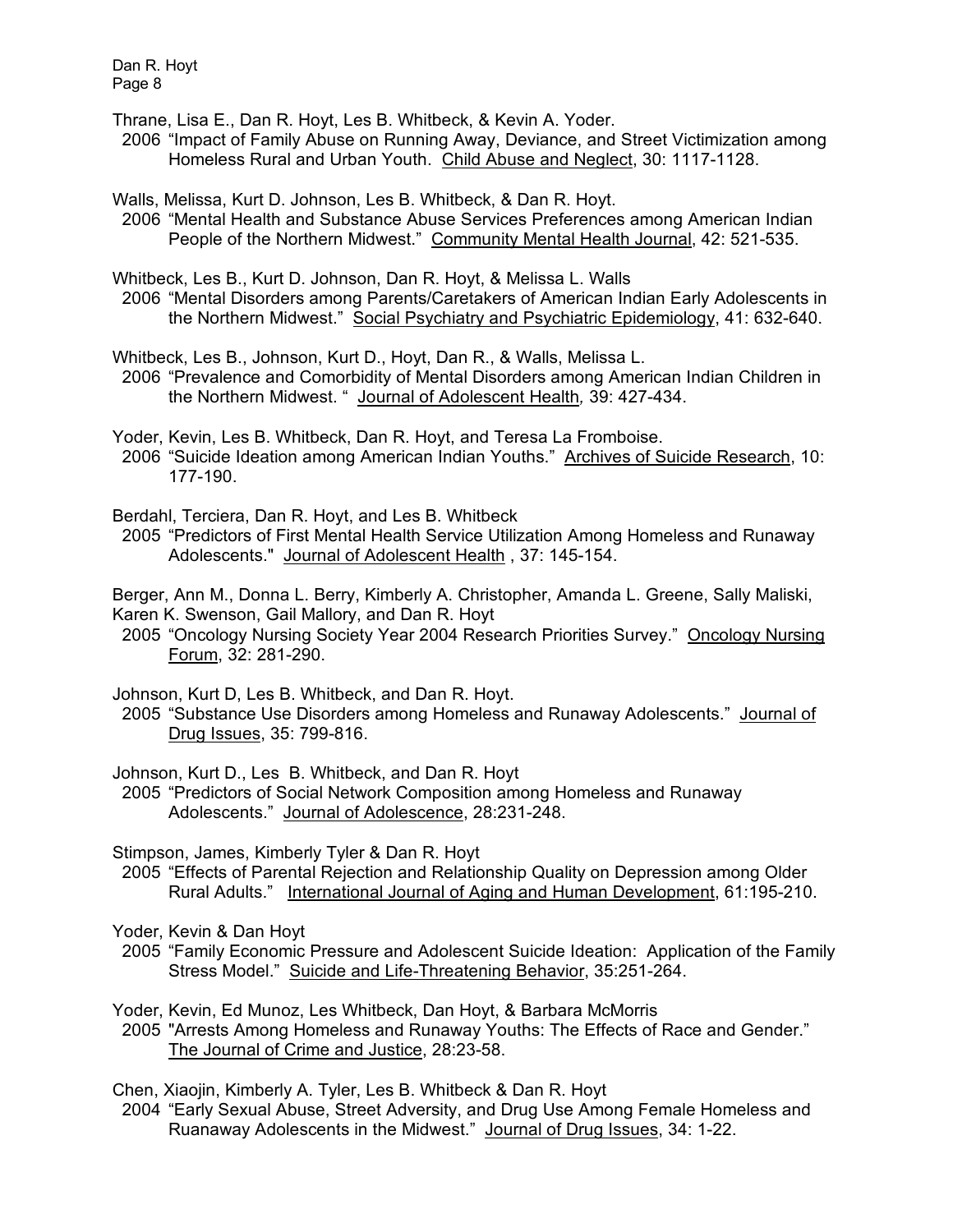- Stewart, Angela, Ana Mari Cauce, Les B. Whitbeck, Mandy Steiman, Bryan N. Cochram, & Dan R. Hoyt
- 2004 "Victimization and Posttraumatic Stress Disorder Among Homeless Adolescents". Journal of the American Academy of Child and Adolescent Psychiatry, 43: 325-331.

Thrane, Lisa, Les Whitbeck, Dan Hoyt & Mack Shelley.

2004 "Comparing Three Measures of Depressive Symptoms among American Indian Adolescents." American Indian and Alaskan Native Mental Health Research, 11: 20- 42.

Tyler, Kim, Les Whitbeck, Dan Hoyt, & Ana Mari Cauce

 2004 "Risk Factors for Sexual Victimization Among Male and Female Homeless Runaway Youth." Journal of Interpersonal Violence, 19: 503-520.

Whitbeck, Les, Adams, Gary, Hoyt, Dan, & Chen, Xiaojin 2004 "Conceptualizing and Measuring Historical Trauma among American Indian People. American Journal of Community Psychology, 33: 119-130..

Whitbeck, Les, Xiaojin Chen, Dan Hoyt, & Gary Adams

 2004 "Discrimination, Historical Loss, and Enculturation: Culturally Specific Risk and Resiliency Factors for Alcohol Abuse among American Indians." Journal of Studies on Alcohol, 65:409-418.

Whitbeck, Les, Xiaojin Chen, Dan Hoyt, Kim Tyler, and Kurt Johnson

 2004 "Mental Disorder, Subsistence Strategies, and Victimization among Gay, Lesbian, and Bisexual Homeless and Runaway Adolescents." Journal of Sex Research, 41:329- 342.

Whitbeck, Les, Kurt Johnson, Dan Hoyt & Ana Mari Cauce

2004 "Mental Disorder and Comorbidity among Runaway and Homeless Adolescents.". Journal of Adolescent Health,35:132-140.

Tyler, Kimberly A., Les B. Whitbeck, Dan R. Hoyt & Kurt Johnson.

2003 "Self-Mutilation and Homeless Youth: The Role of Family Abuse, Street Experiences, and Mental Disorders." Journal of Research on Adolescence, 13: 457-474.

Yoder, Kevin, Les B. Whitbeck, & Dan R. Hoyt.

2003 "Gang Involvement and Membership Among Homeless and Runaway Youth." Youth and Society, 34: 441-467.

McMorris, Barbara, Kimberly A. Tyler, Les B. Whitbeck, & Dan R. Hoyt.

2002 "Familial and on-the-street Risk Factors Associated with Alcohol Use among Homeless and Runaway Adolescents." Journal of Alcohol Studies, 63: 34-43.

Whitbeck, Les B., Barbara J. McMorris, Dan R. Hoyt, Jerry D. Stubben, & Teresa LaFromboise 2002 "Perceived Discrimination, Traditional Practices and Depressive Symptoms Among American Indians in the Upper Midwest." Journal of Health and Social Behavior, 43:400-418.

Whitbeck, Les B., Dan R. Hoyt, Xiaojing Chen, & Jerry D. Stubben.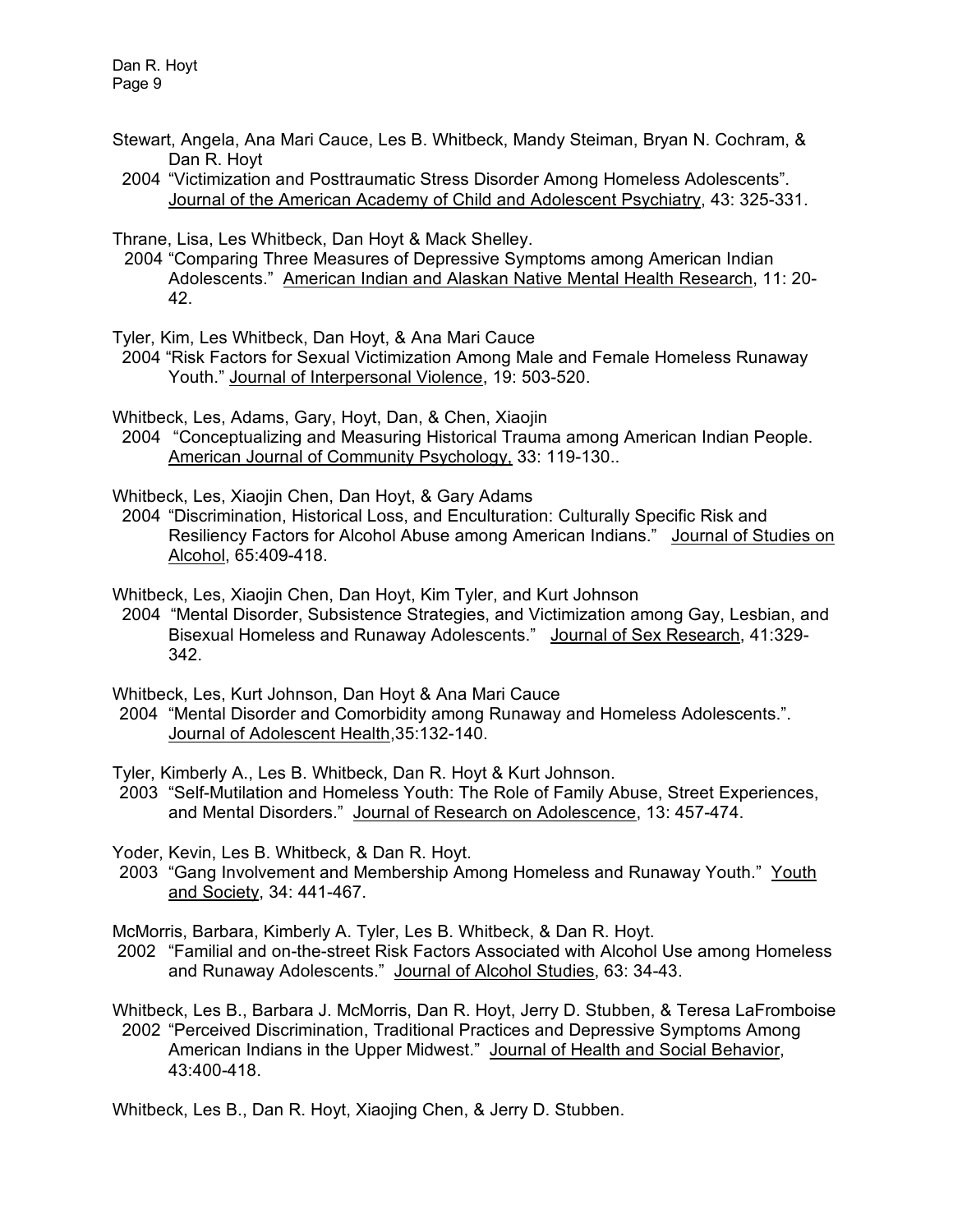2002 "Predictors of Gang Involvement among American Indian Adolescents." Journal of Gang Research, 10:11-26.

Tyler, Kimberly A., Les B. Whitbeck, Dan R. Hoyt, & Kevin A. Yoder

2001 "Predictors of Sexually Transmitted Diseases Among Homeless and Runaway Adolescents." The Journal of Sex Research, 37: 369-377.

Whitbeck, Les B., Dan R. Hoyt, & Kimberly A. Tyler

2001 "Family Relationship Histories, Intergenerational Relationship Quality, and Depressed Affect Among Rural Elderly People." Journal of Applied Gerontology, 20: 214-229.

Whitbeck, L., Hoyt, D., McMorris, B., Xiaojin, C., & Stubben, J.

2001 "Perceived Discrimination and Early Substance Abuse among American Indian Children. Journal of Health and Social Behavior, 42: 405-424.

Whitbeck, L., Hoyt, D., Stubben, J., & LaFromboise, T.

 2001 "Traditional Culture and Academic Success among American Indian Children in the Upper Midwest." Journal of American Indian Education, 40:48-60.

Whitbeck, L., Hoyt, D., Yoder, K., Cauce, A., Paradise, M.

2001 "Deviant Behavior and Victimization among Homeless and Runaway Adolescents." Journal of Interpersonal Violence, 16:1175-1204.

Tyler, K., Hoyt, D., Whitbeck, L., & Cauce, A.

2001 "The Impact of Childhood Sexual Abuse on Later Sexual Victimization among Runaway Youth. " Journal of Research on Adolescence, 11: 151-176.

Tyler, K., Hoyt, D., Whitbeck, L., & Cauce, A.

2001 "The Effects of a High-Risk Environment on the Sexual Victimization of Homeless and Runaway Youth." Violence & Victims, 16:441-455.

Yoder, K., Whitbeck, L., & Hoyt, D.

2001 "Event History Analysis of Antecedents to Running Away from Home and Being on the Street." American Behavioral Scientist, 45: 61-65.

Bao, Wan-Ning, Les B. Whitbeck, and Dan R. Hoyt

- 2000 "Abuse, Support and Depression among Homeless and Runaway Adolescents." Journal of Health and Social Behavior. 41: 408-420.
- Ginexi, Elizabeth, Karen Weihs, Samuel Simmens, and Danny R. Hoyt 2000 "Natural Disaster and Depression: A Prospective Investigation of Reactions to the 1993 Floods." American Journal of Community Psychology, 28:495-518.

Ryan, Kimberly D., Ryan Kilmer, Ana Mari Cauce, and Danny R. Hoyt

 2000 "Psychological Consequences of Child Maltreatment in Homeless Adolescents: Untangling the Unique Effects of Abuse and Family Environment." Child Abuse and Neglect, 24:333-352.

Tyler, Kimberly A., and Dan R. Hoyt

 2000 "The Effects of an Acute Stressor on Depressive Symptoms Among Older Adults: The Moderating Effects of Social Support and Age." Research on Aging, 22: 143-164.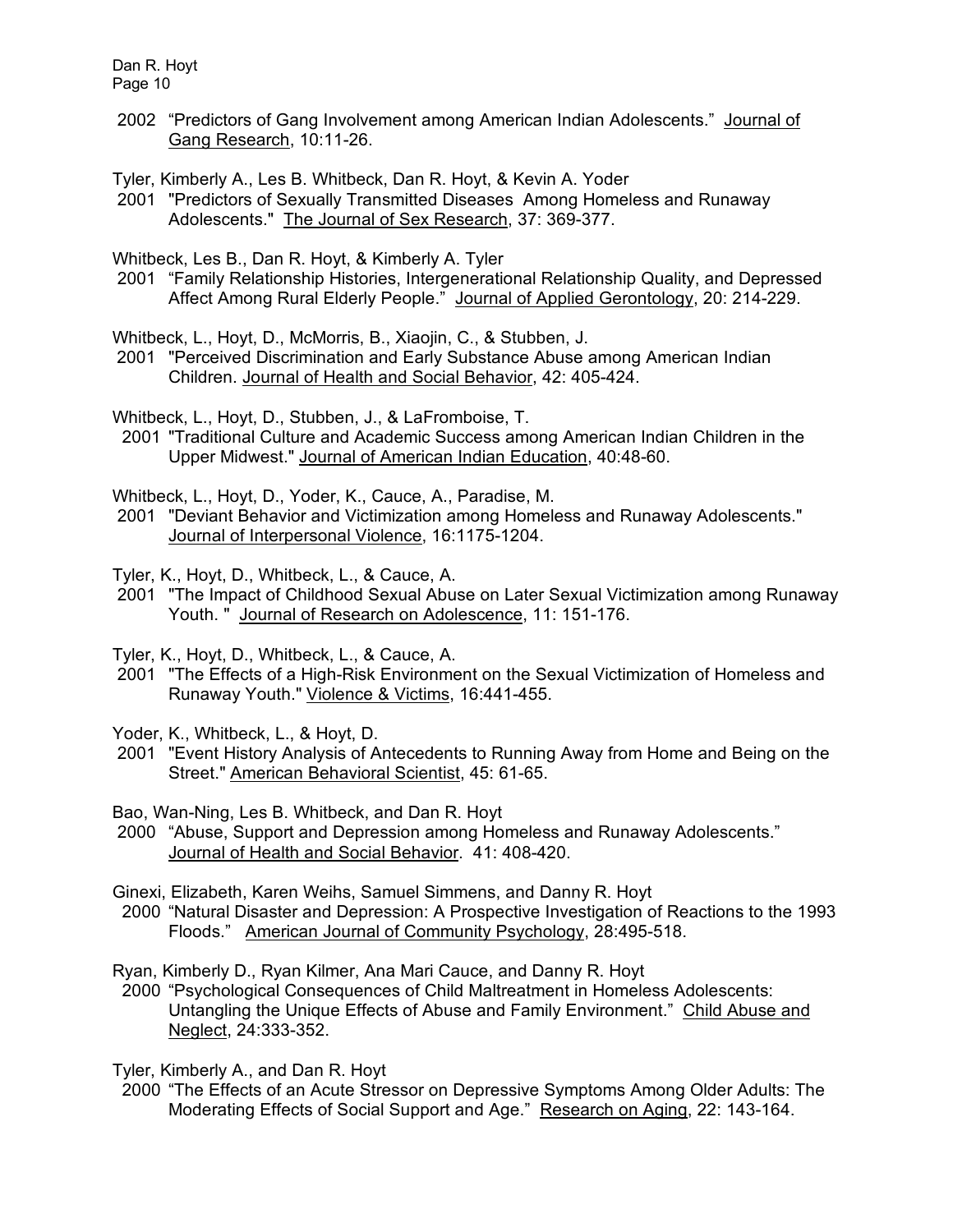Tyler, Kimberly A., Dan R. Hoyt, and Les B. Whitbeck

 2000 "The Effects of Early Sexual Abuse on Later Sexual Victimization Among Female Homeless and Runaway Adolescents." Journal of Interpersonal Violence. 15: 235-250.

Whitbeck, Les B., Dan R. Hoyt, and Wan-Ning Bao

 2000 "Depressive Symptoms and Co-occurring Depressive Symptoms, Substance Abuse and Conduct Problems Among Runaway and Homeless Adolescents." Child Development, 71: 721-732.

Bao, Wan-Ning, Les B. Whitbeck, and Dan R. Hoyt

 1999 "Perceived Parental Acceptance as Mediator and Moderator of Religious Transmission Among Young Adolescents." Journal of Marriage and the Family, 61: 362-374.

Hoyt, Dan R., Kimberly Ryan, and Ana Mari Cauce

 1999 "Personal Victimization in a High Risk Environment: Homeless and Runaway Adolescents." Research in Crime and Delinquency, 36:371-391.

Whitbeck, Les B., Dan R. Hoyt, and Kevin Ackley

1999 "A Risk-Amplification Model of Victimization and Depressive Symptoms Among Runaway and Homeless Adolescents." American Journal of Community Psychology, 27, 273-296.

Whitbeck, Les B., Danny R. Hoyt, Ron Simons, and Kevin Ackley

 1999 "Early Adolescent Sexual Activity: A Developmental Study of Eighth, Ninth, and Tenth Graders in Intact and Single-Mother Families." Journal of Marriage and the Family, 61: 934-946.

Yoder, Kevin A., Danny R. Hoyt, and Les B. Whitbeck

- 1998 "Suicidal Behavior Among Homeless and Runaway Adolescents". Journal of Youth and Adolescence, 27: 753-771.
- Tyler, Kimberly A., Dan R. Hoyt, and Les B. Whitbeck 1998 "Coercive Sexual Strategies". Violence and Victims 13: 47-61.
- Hoyt, Danny R., Rand D. Conger, Jill Gaffney Valde and Karen Weihs 1997 "Psychological Distress and Help Seeking in Rural Places." American Journal of Community Psychology 25: 449-470.

Whitbeck, Les B., Danny R. Hoyt and Kevin A. Ackley

 1997 "Abusive Family Backgrounds and Later Victimization Among Runaway and Homeless Adolescents." Journal of Research on Adolescence 7: 375-392.

Whitbeck, Les B., Danny R. Hoyt and Kevin A. Ackley

 1997 "Families of Homeless and Runaway Adolescents: A Comparison of Parent/Caretaker and Adolescent Perspectives on Parenting, Family Violence, and Adolescent Conduct." Child Abuse and Neglect 21:517-528.

Hoyt, Danny R., David O'Donnell, and Kristin Yagla Mack 1995 "Psychological Distress and Size of Place: The Epidemiology of Rural Economic Stress." Rural Sociology 60: 707-720.

Lorenz, Frederick O., John Satiel, and Danny R. Hoyt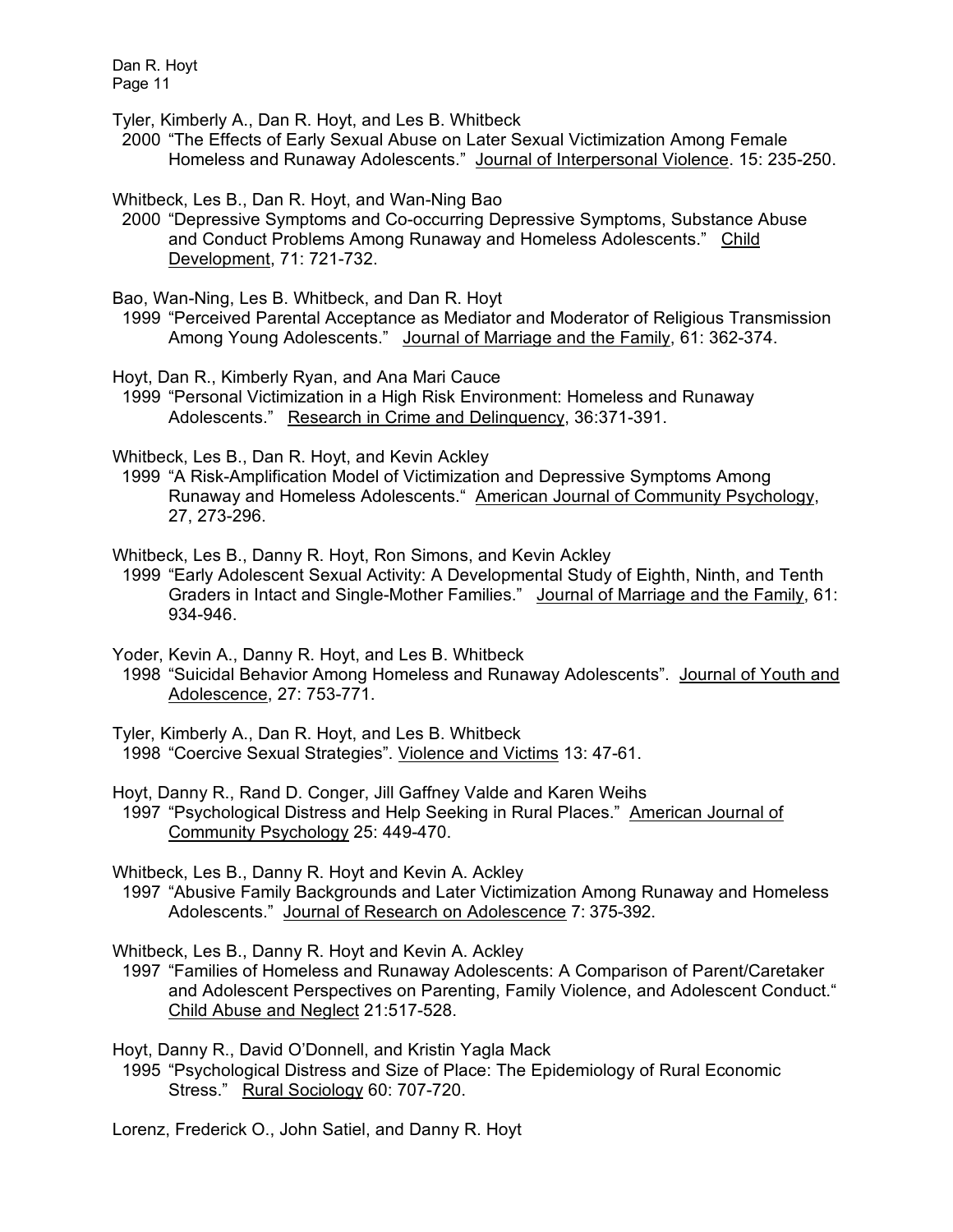> 1995 "Question Order and Fair Play: Evidence of Even Handedness in Rural Surveys." Rural Sociology 60: 641-653.

Roberts, Carl W. and Danny R. Hoyt

 1995 "Polynomial Trends in Log-Linear Association: Applications to Mobility Tables for U.S. White Males, 1952 to 1984." Quality and Quantity, 29:17-37.

Whitbeck, Les B., Danny R. Hoyt and Shirley Huck

 1994 "Early Family Relationships, Intergenerational Solidarity, and Support Provided to Parents by their Adult Children." The Journal of Gerontology, 49: S85-S94.

Whitbeck, Les B. and Danny R. Hoyt

1994 "Social Prestige and Assortive Mating: University Students in 1956 and 1988." Journal of Social and Personal Relationships, 11: 137-145.

Whitbeck, Les B., Danny R. Hoyt, and Shirley Huck

 1993 "Family Relationship History, Contemporary Parent-Grandparent Relationship Quality, and the Grandparent-Grandchild Relationship." Journal of Marriage and the Family, 55: 1025-1035.

Whitbeck, Les B., Danny R. Hoyt, Ronald L. Simons, Rand D. Conger, Glen H. Elder, Jr., Frederick O. Lorenz, and Shirley Huck

 1992 "Intergenerational Continuity of Parental Rejection and Depressed Affect". Journal of Personality and Social Psychology 6:1036-1045.

Whitbeck, Les B., Danny R. Hoyt, Marty Miller, and Meei-Ying Kao

 1992 "Parental Support, Depressed Affect, and Sexual Experience Among Adolescents." Youth and Society 24:166-177.

Whitbeck, Les B. and Danny R. Hoyt

1991 "Campus Prestige and Dating Behaviors" College Student Journal 25:457-469.

Peters, George R., Danny R. Hoyt, Nicholas Babchuk, Marvin Kaiser, and Yuko Iijima 1987 "Primary-Group Support Systems of the Aged." Research on Aging 9(3):392-416.

Semyonov, Moshe, Danny R. Hoyt and Richard Scott

 1984 "The Place of Odds Ratios in the Study of Place, Race, and Differential Occupational Opportunities." Demography 21(4):667-671.

Semyonov, Moshe, Danny R. Hoyt and Richard Scott 1984 "Place, Race, and Differential Occupational Opportunities." Demography 21(2):259-270.

Hoyt, Danny R. and James C. Creech

 1983 "The Life Satisfaction Index: A Methodological and Theoretical Critique." Journal of Gerontology 38:111-116.

Hoyt, Danny R. and Nicholas Babchuk

 1983 "Adult Kinship Networks: The Selective Formation of Intimate Ties with Kin." Social Forces 62(1):84-101.

Hoyt, Danny R. and Nicholas Babchuk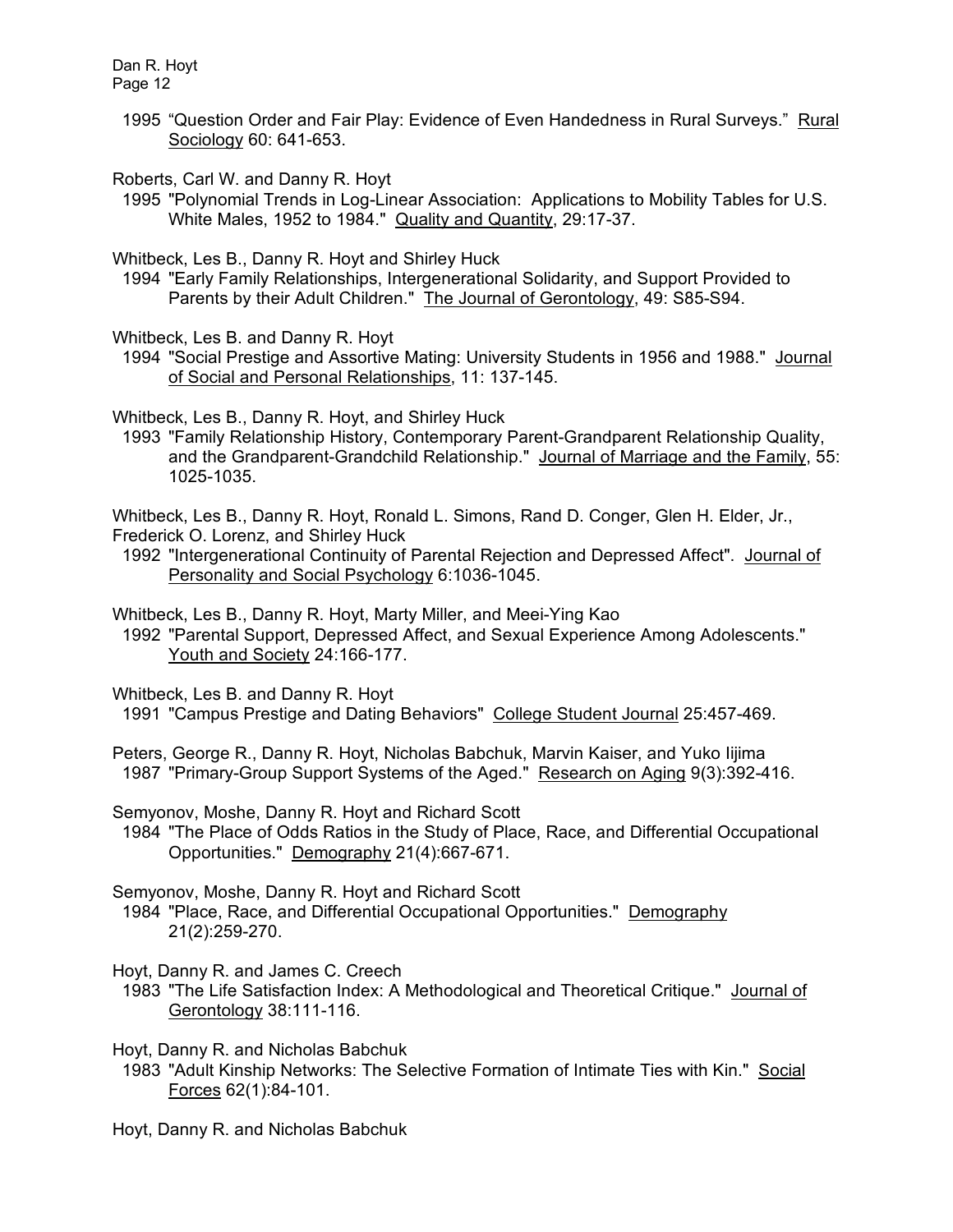- 1981 "Ethnicity and the Voluntary Associations of the Aged." Ethnicity 8:67-81.
- Hoyt, Danny R., Marvin Kaiser, George R. Peters and Nicholas Babchuk 1980 "Life Satisfaction and Activity Theory: A Multidimensional Approach." Journal of Gerontology 35:935-941.

Babchuk, Nicholas, George Peters, Danny R. Hoyt and Marvin Kaiser 1979 "The Voluntary Associations of the Aged." Journal of Gerontology 34:579-587.

# **Nonreferred Publications:**

Goddard, Steve and Dan Hoyt

2016 "Social and Behavioral Sciences Research: is now the time to invest?" Merrill Series on The Research Mission of Public Universities. Merrill Advanced Studies Center.

# **Workshops and Professional Meeting Presentations (2001-present):**

Hoyt, Dan R., Les Whitbeck, Colleen Ray, Jerreed Ivanich

 2016 "Child Sexual Abuse and Borderline Personality Disorder in a High Risk Population". International Family Violence and Child Victimization Research Conference, Portsmouth, NH.

Hoyt, Dan R., Alexis Swendener & Patrick Habecker

 2015 "Predictors and Consequences of Turnover in the Social Networks of Homeless Adolescents". Southern Sociological Society, New Orleans, LA.

Swendener, Alexis, Dan Hoyt & Courtney Thrash

 2014 "Rural Variation in Adolescent Alcohol Use and Abuse". Society for the Study of Social Problems, San Francisco, CA.

Hoyt, Dan R.

 2013 Group Leader, Workshop for Department Chairs. Council for Colleges of Arts and Sciences, Indianapolis, IN.

Hoyt, Dan R., Patrick Habecker & Les B. Whitbeck

 2013 "Nights on the Street and Victimization Among Homeless Youth". American Society of Criminology. Atlanta, GA.

Hoyt, Dan R., Patrick Habecker & Les B. Whitbeck

- 2013 "Stability and Turnover in the Social Networks of Homeless Adolescents". American Sociological Association, New York, NY.
- Hoyt, Dan R., Alexis Swendener, Sarah Malone, Patrick Habecker & Rachel Schmitz 2012 "Transforming Introductory Sociology Discussion Sections to a Mixed Mode Online Format." Southern Sociological Society, New Orleans, LA.

Hartshorn, Kellie, Les B. Whitbeck, & Dan R. Hoyt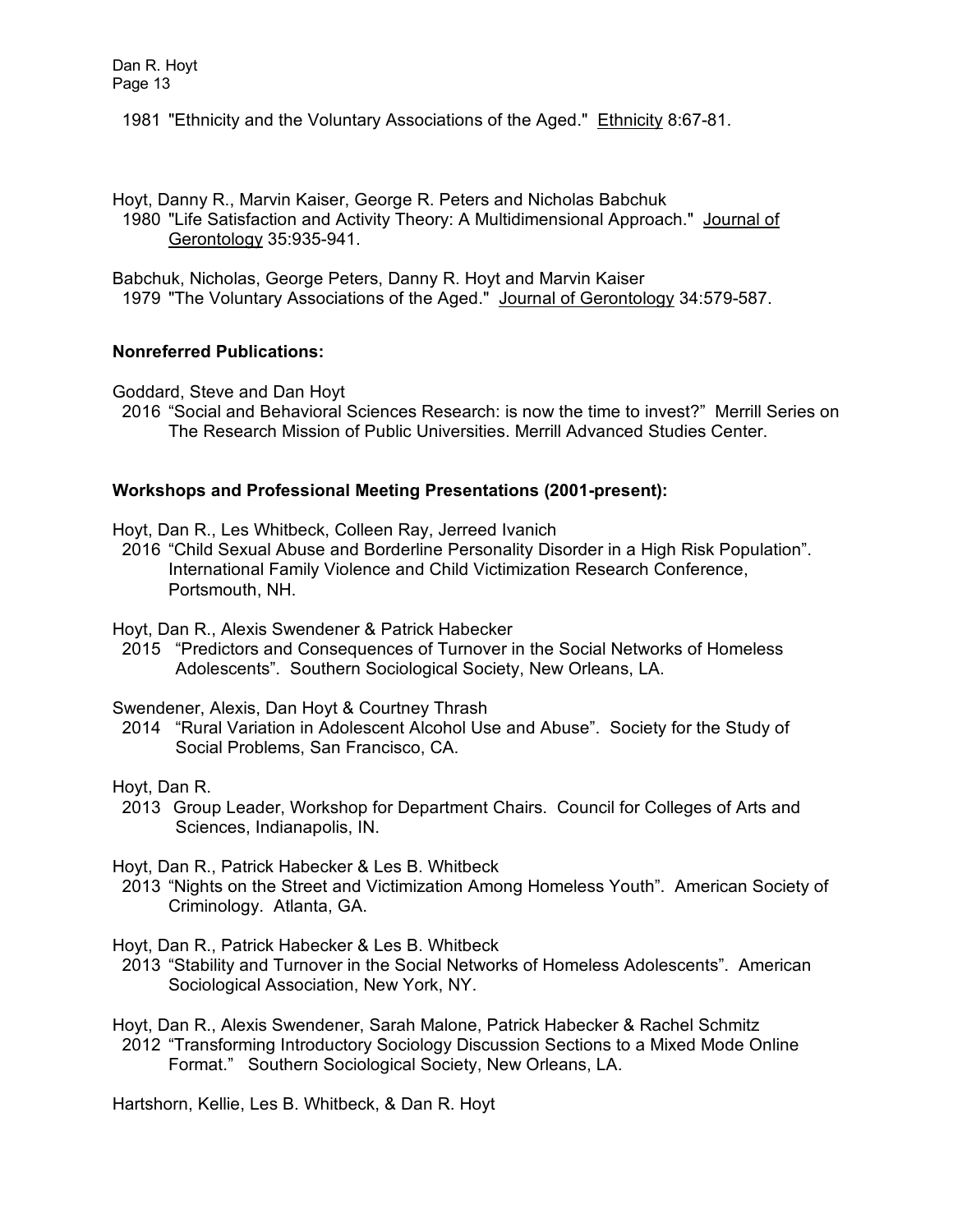2011 "Which comes first? Exploring the developmental sequence of discrimination, anger, and aggression among Indigenous adolescents." American Sociological Association. Las Vegas, NV.

## Hartshorn, Kellie, Les B. Whitbeck, & Dan R. Hoyt

 2010 "*Perceived discrimination, anger and later delinquency: Specifying a meditational model of delinquency among Indigenous adolescents*." Midwest Sociological Society Meetings, Chicago, IL.

# Hoyt, Dan R.

 2009 "The entrepreneurial chair: New challenges in the administration of academic departments." Presentation at the Department Chairs conference at the 2009 Annual Meeting of the American Sociological Association, San Francisco, CA.

Crawford, Devan, Kirk Johnson, Dan R. Hoyt & Les B. Whitbeck

 2008 "Propensity for violence among homeless and runway adolescents." Midwest Sociology Society, St. Louis, MO.

Rose, Trina and Dan R. Hoyt

 2007 "Juvenile Delinquency among Homeless Youth: An Analysis of Longitudinal Social Network Stability and Adolescent Delinquency." Annual Meeting of the American Society of Criminology, Atlanta, GA.

Rose, Trina and Dan R. Hoyt

 2007 "Child Abuse: Effects on Depression Using Data from the Mississippi Delta." Midwest Sociological Society Annual Meeting, Chicago, IL.

Hoyt, Dan R., Kurt D. Johnson, and Jeff Napierala

2006 "Stability and Change in the Social Networks of Homeless Youth." Southern Sociological Society Annual Meeting, New Orleans, LA.

Hoyt, Dan R. and Christine Burns.

 2005 "Evaluation of Violence Prevention Programs: Little Priest Tribal College." National Violence Prevention Conference, Honolulu, HI.

Hoyt, Dan R.

 2005 "Issues in the measurement and estimation of mental disorders in epidemilogical population surveys." Midwest Sociological Society Annual Meeting. Minneapolis,MN.

Hoyt, Dan R., Les B. Whitbeck, and Kurt D. Johnson.

2004 "Victimization and Posttraumatic Stress among Homeless and Runaway Adolescents."American Criminological Society, Nashville, TN.

Whitbeck, Les B., Kurt Johnson, Dan R Hoyt.

 2003 "Mental Disorder and Comorbidity Among Runaway and Homeless Adolescents." Society for Research on Child Development Biennial Meetings.

Thrane, Lisa, Dan Hoyt, and Les Whitbeck

 2003 "Predictors of Police Contact for Midwestern Homeless and Runaway Youth. American Society of Criminology. Denver, CO.